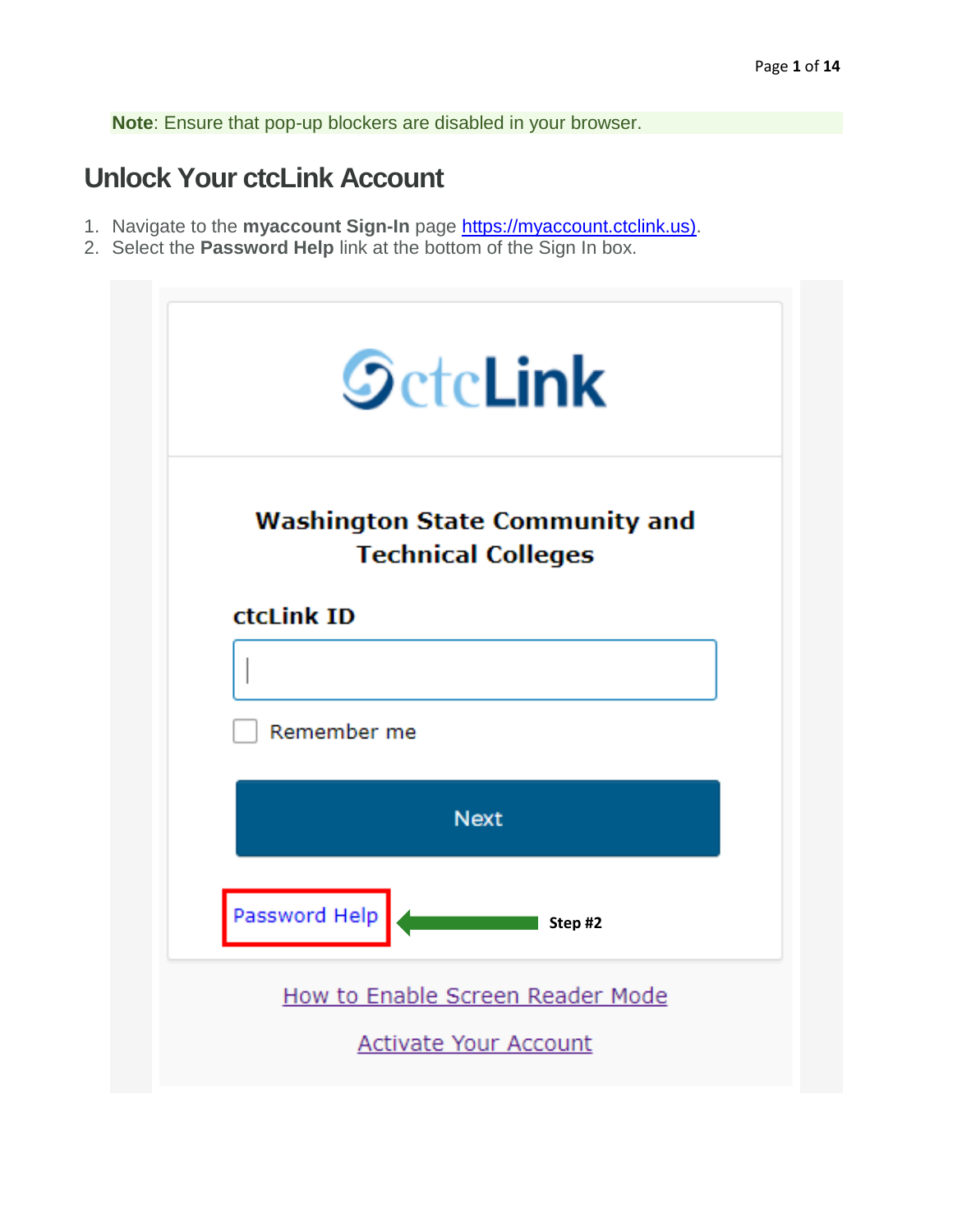- 3. Three additional links display under the Password Help link.
	- Reset Password
	- Unlock Account
	- Help

| <b>Washington State Community and</b><br><b>Technical Colleges</b> |             |
|--------------------------------------------------------------------|-------------|
| ctcLink ID                                                         |             |
| Remember me                                                        |             |
|                                                                    | <b>Next</b> |
| Password Help                                                      |             |
| <b>Reset Password</b>                                              |             |
| Unlock Account                                                     | Step #3     |
| Help                                                               |             |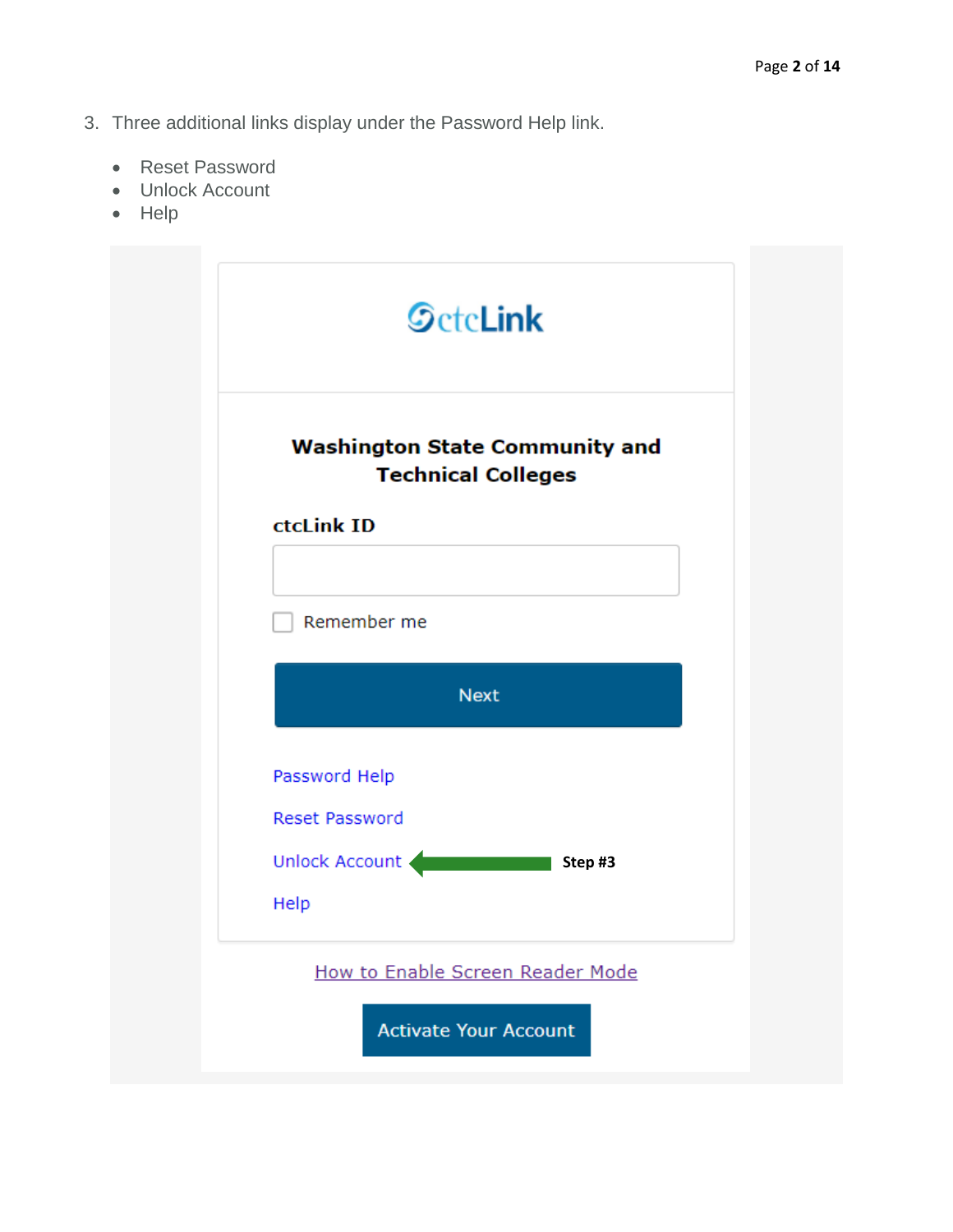# **Unlock Your Account Options**

Once you select the **Unlock Account** link from the main sign-in page, enter your **ctcLink ID** into the ctcLink ID field and select which method - Text, Voice Call or Email - you would like to use to reset your password.

**Note:** Text, Voice Call, and E-mail can only be used if you provided and validated them when you set up your account. All Reset/Unlock recovery e-mails are valid for 1 hour.

#### **A. To Unlock Account Via Text**

1. Select the dark blue **Reset via Text** button.

| <b>SctcLink</b>                                                                                        |         |
|--------------------------------------------------------------------------------------------------------|---------|
| <b>Reset Password</b>                                                                                  |         |
| ctcLink ID                                                                                             |         |
| 201207191                                                                                              |         |
| Text or Voice Call can only be used if you<br>provided a phone number when you set up<br>your account. |         |
| <b>Reset via Text</b>                                                                                  | Step #1 |
| <b>Reset via Voice Call</b>                                                                            |         |
| <b>Reset via Email</b>                                                                                 |         |
| Back to Sign In                                                                                        |         |
| How to Enable Screen Reader Mode                                                                       |         |
|                                                                                                        |         |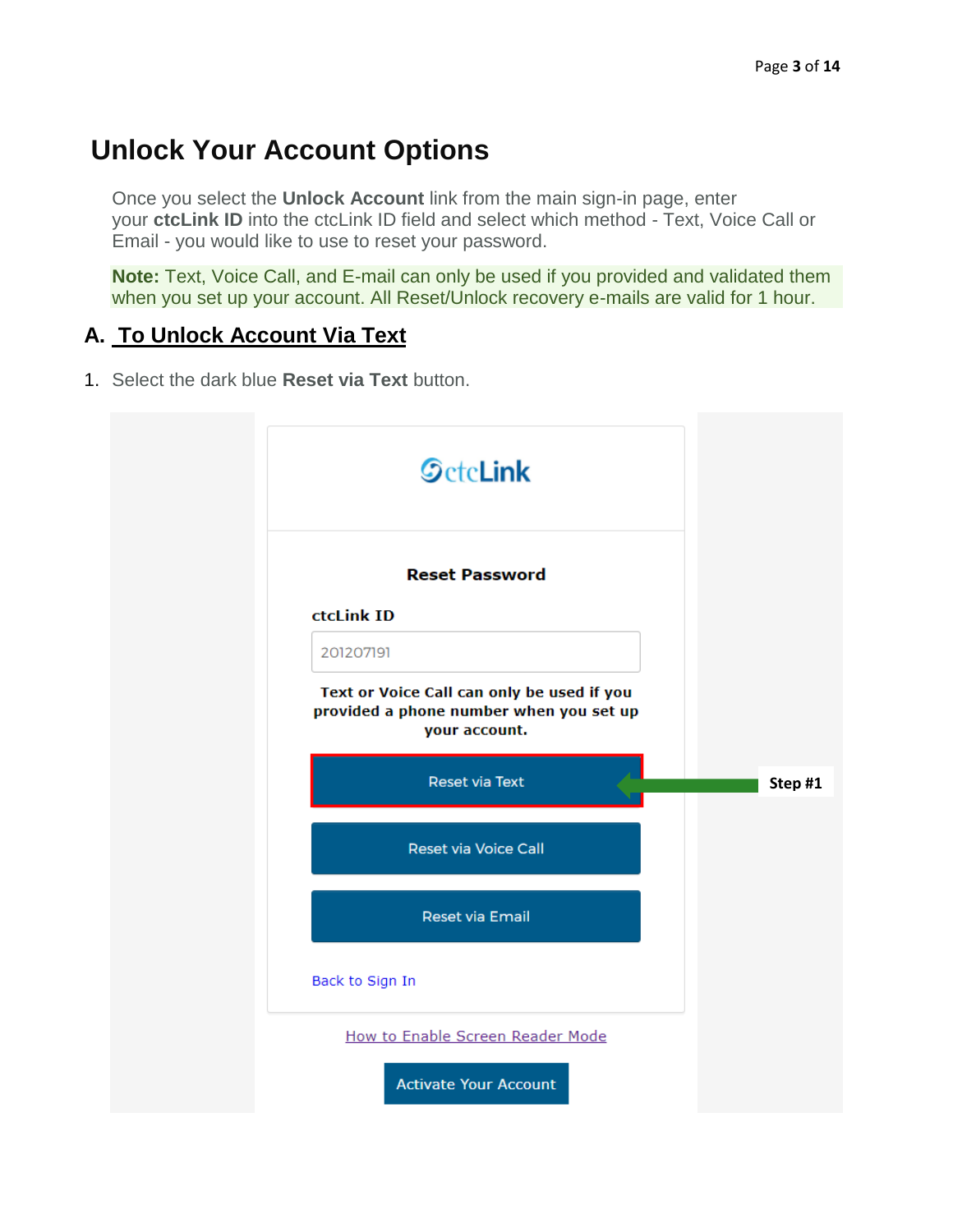2. Once you receive the text code, enter it into the **Enter Code** field and select the **Verify** button.

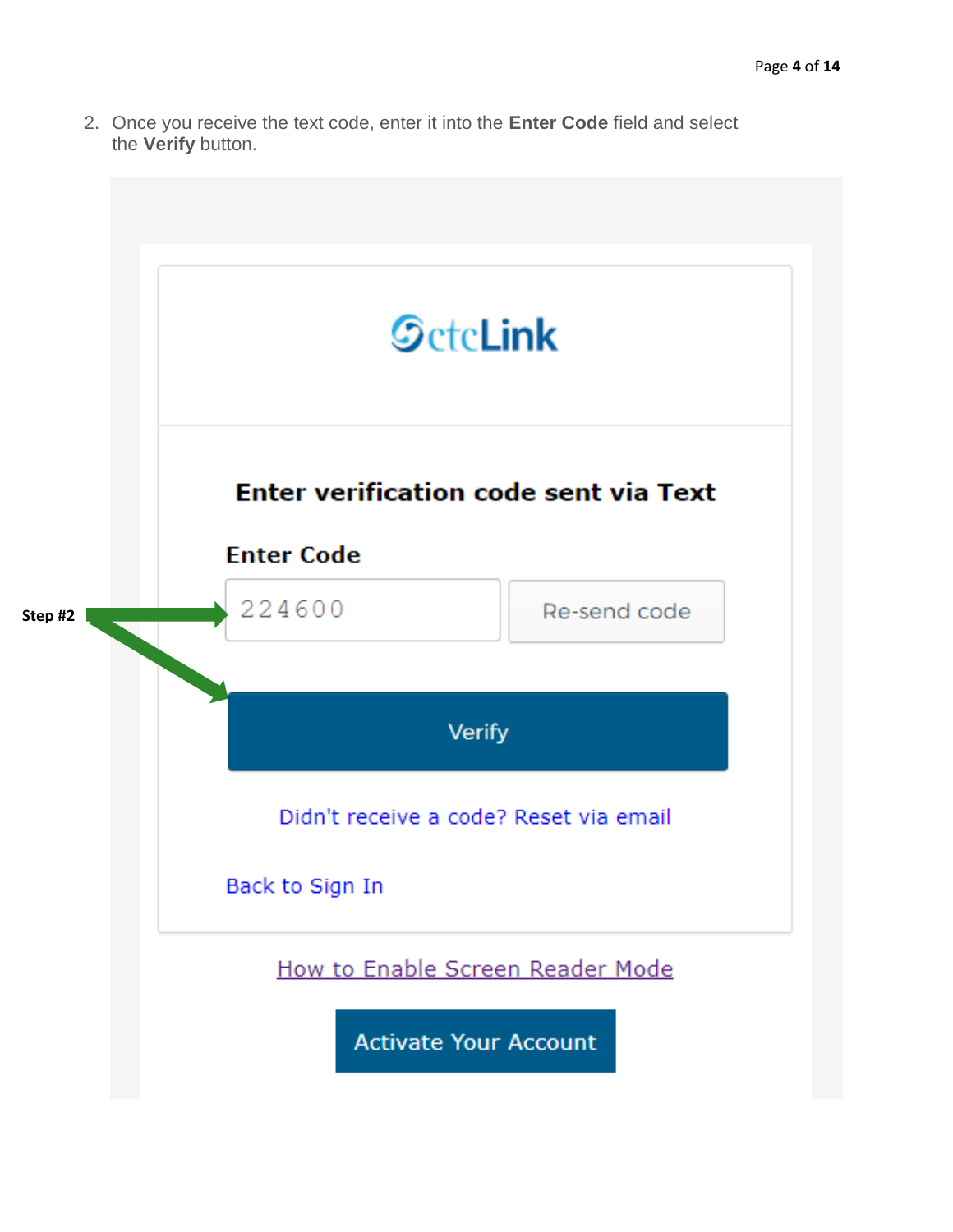3. The **Account successfully unlocked!** message displays.



How to Enable Screen Reader Mode

**Activate Your Account** 

4. Close the browser tab(s).

**C** PLEASE NOTE: When prompted to close your browser(s), make sure to close ALL browsers completely for update to take place.

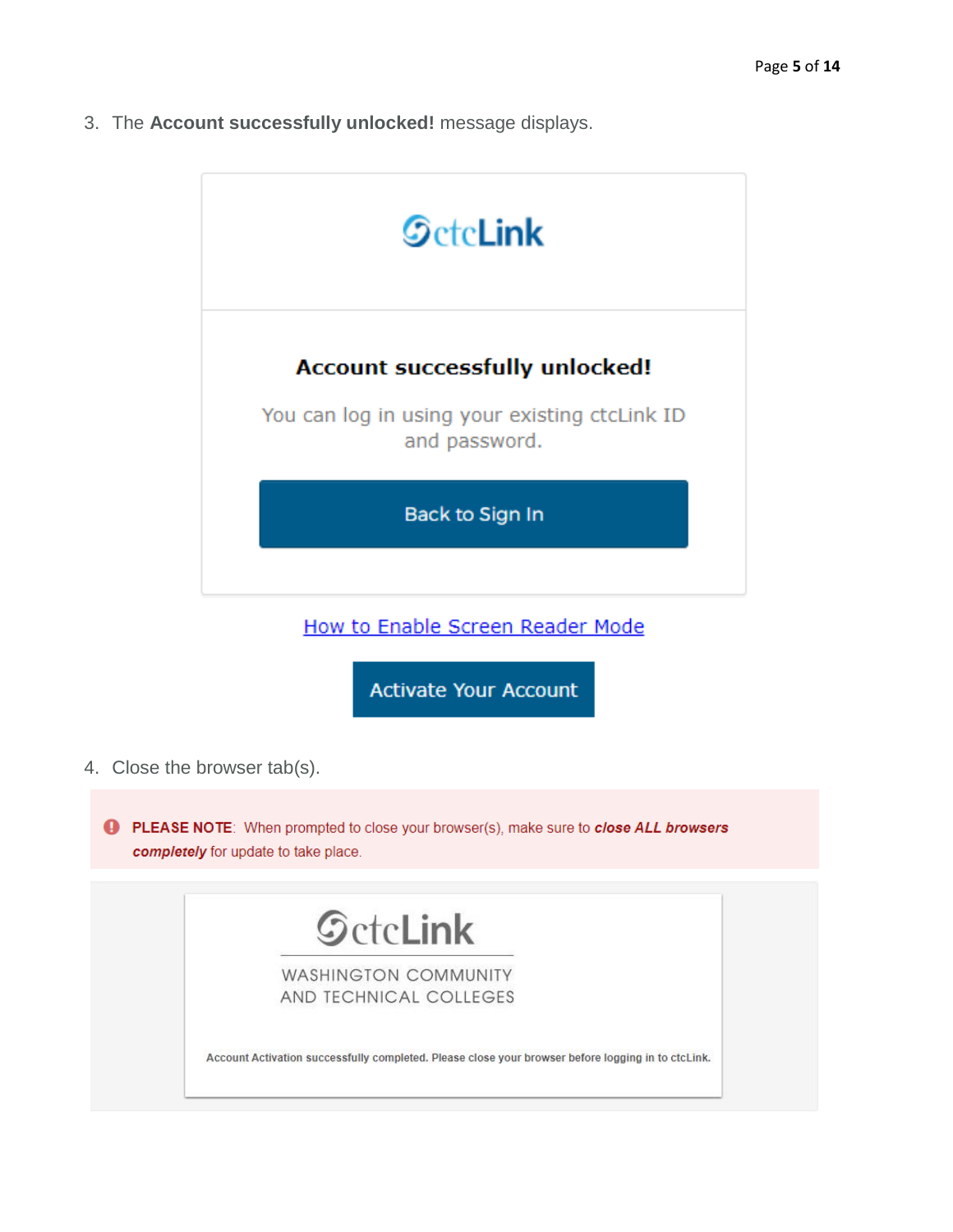5. Navigate to the ctcLink Sign In page<https://myaccount.ctclink.us/>



- 6. Enter your ctcLink ID
- 7. Click Next



- 8. Enter your Password
- 9. Click Verify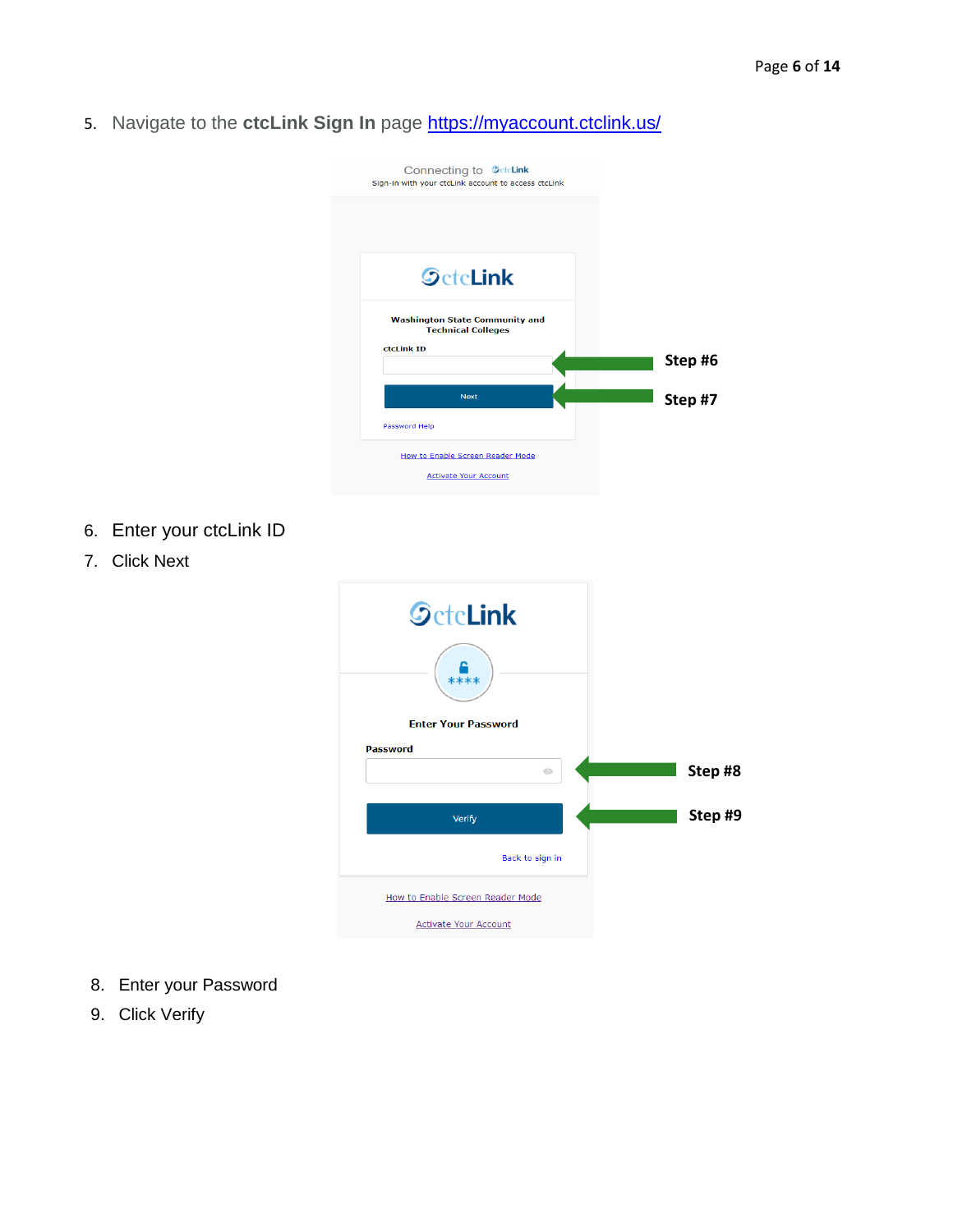### **B. To Unlock Account Via Voice Call**

1. Select the dark blue **Reset via Voice Call** button.

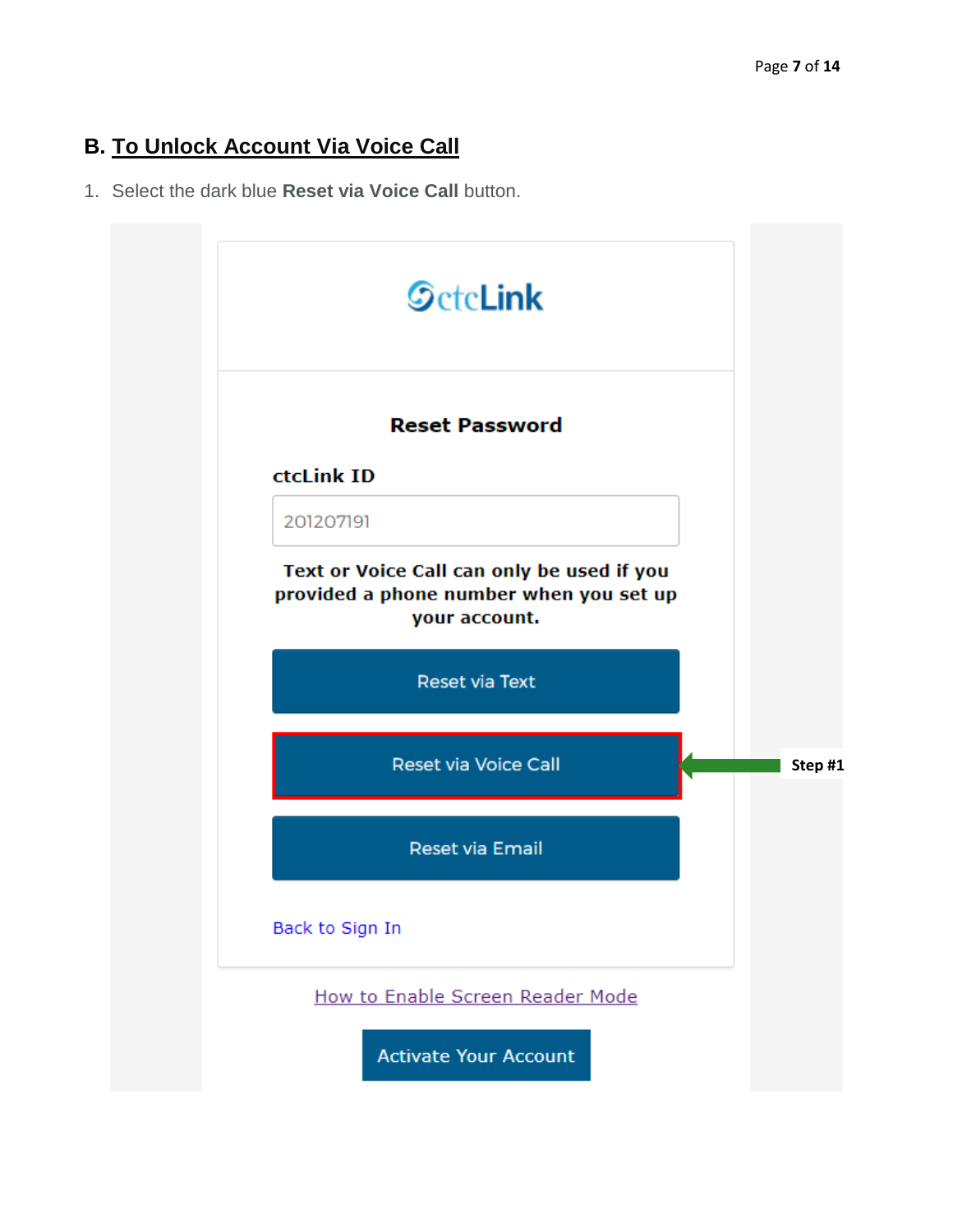2. Once you receive the verification code, enter it into the **Enter Code** field and select the **Verify** button.

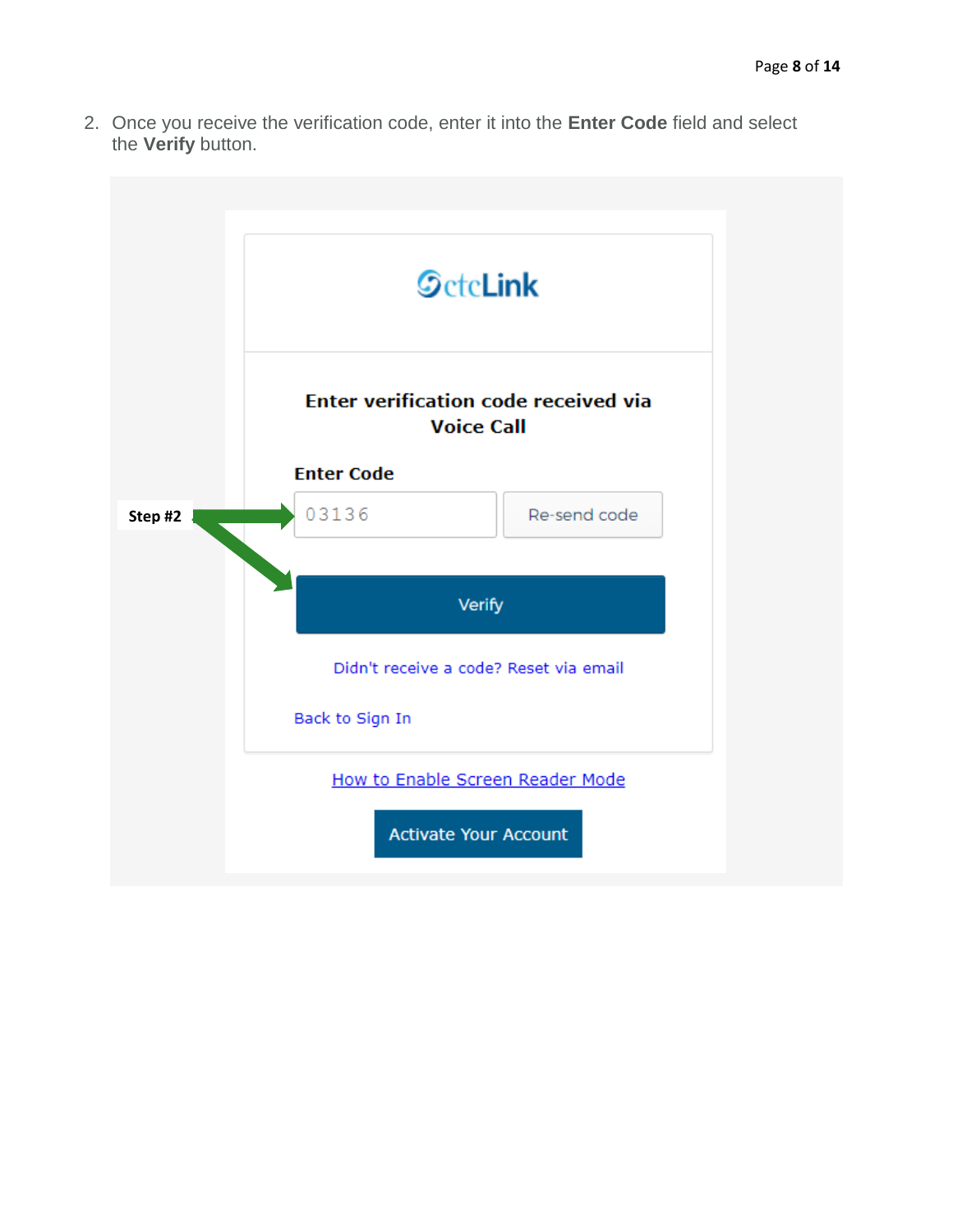3. The **Account successfully unlocked!** message displays.



How to Enable Screen Reader Mode

**Activate Your Account** 

4. Close the browser tab(s).

PLEASE NOTE: When prompted to close your browser(s), make sure to close ALL browsers completely for update to take place.

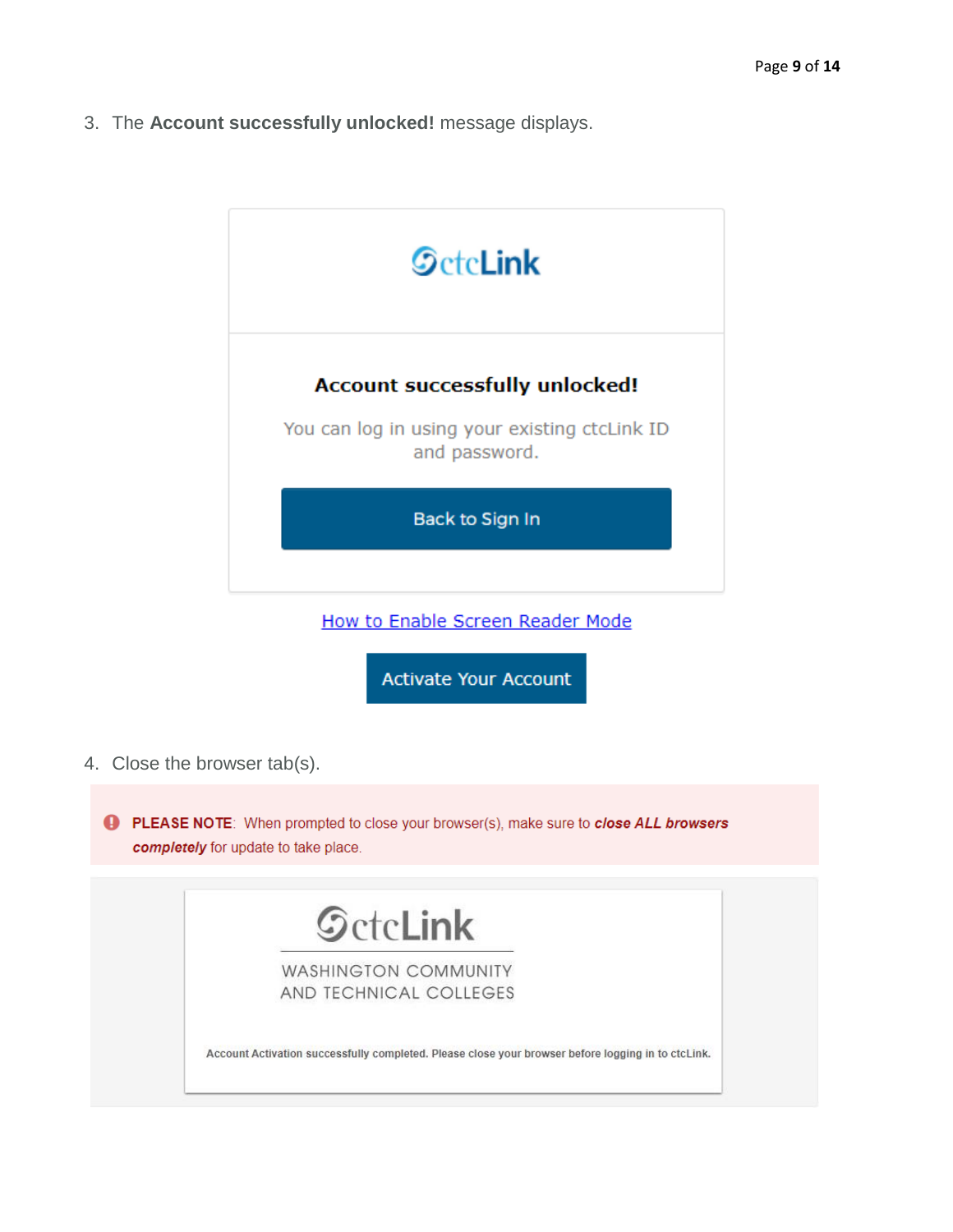5. Navigate to the ctcLink Sign In page<https://myaccount.ctclink.us/>



- 6. Enter your ctcLink ID
- 7. Click Next



- 8. Enter your Password
- 9. Click Verify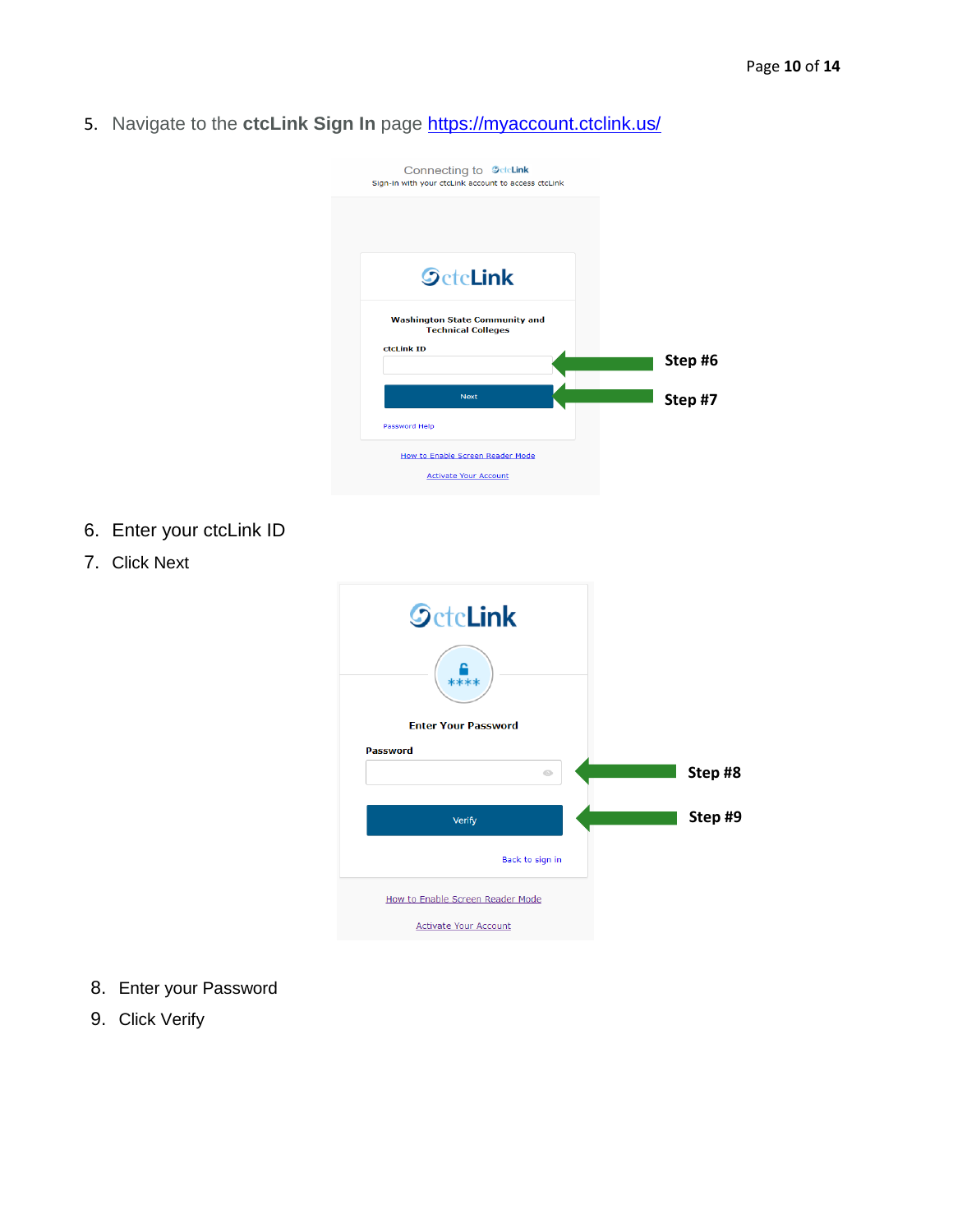# **C. Unlock Account via Email**

1. Select the dark blue **Reset via Email** button.

| <b>SctcLink</b>                                                                                        |  |
|--------------------------------------------------------------------------------------------------------|--|
| <b>Reset Password</b>                                                                                  |  |
| ctcLink ID                                                                                             |  |
| 201207191                                                                                              |  |
| Text or Voice Call can only be used if you<br>provided a phone number when you set up<br>your account. |  |
| <b>Reset via Text</b>                                                                                  |  |
| <b>Reset via Voice Call</b>                                                                            |  |
| <b>Reset via Email</b>                                                                                 |  |
| Back to Sign In                                                                                        |  |
| How to Enable Screen Reader Mode                                                                       |  |
| <b>Activate Your Account</b>                                                                           |  |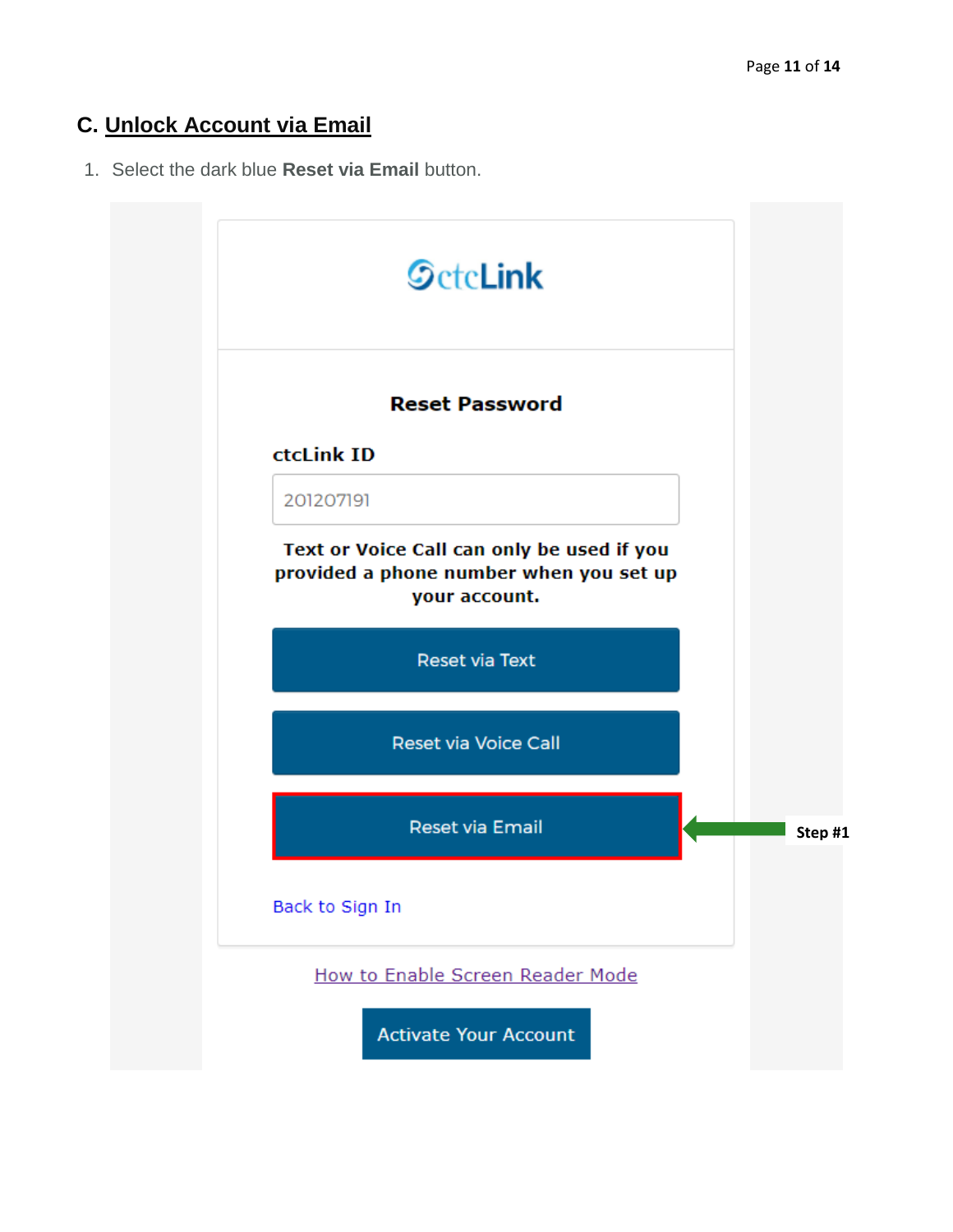2. The **Email Sent!** notification displays explaining that the password reset instructions have been sent to the email aligned to your ctcLink ID.

| <b>Email sent!</b>                                                               |
|----------------------------------------------------------------------------------|
| Email has been sent to 201207191 with<br>instructions on unlocking your account. |
| Back to Sign In                                                                  |
| How to Enable Screen Reader Mode                                                 |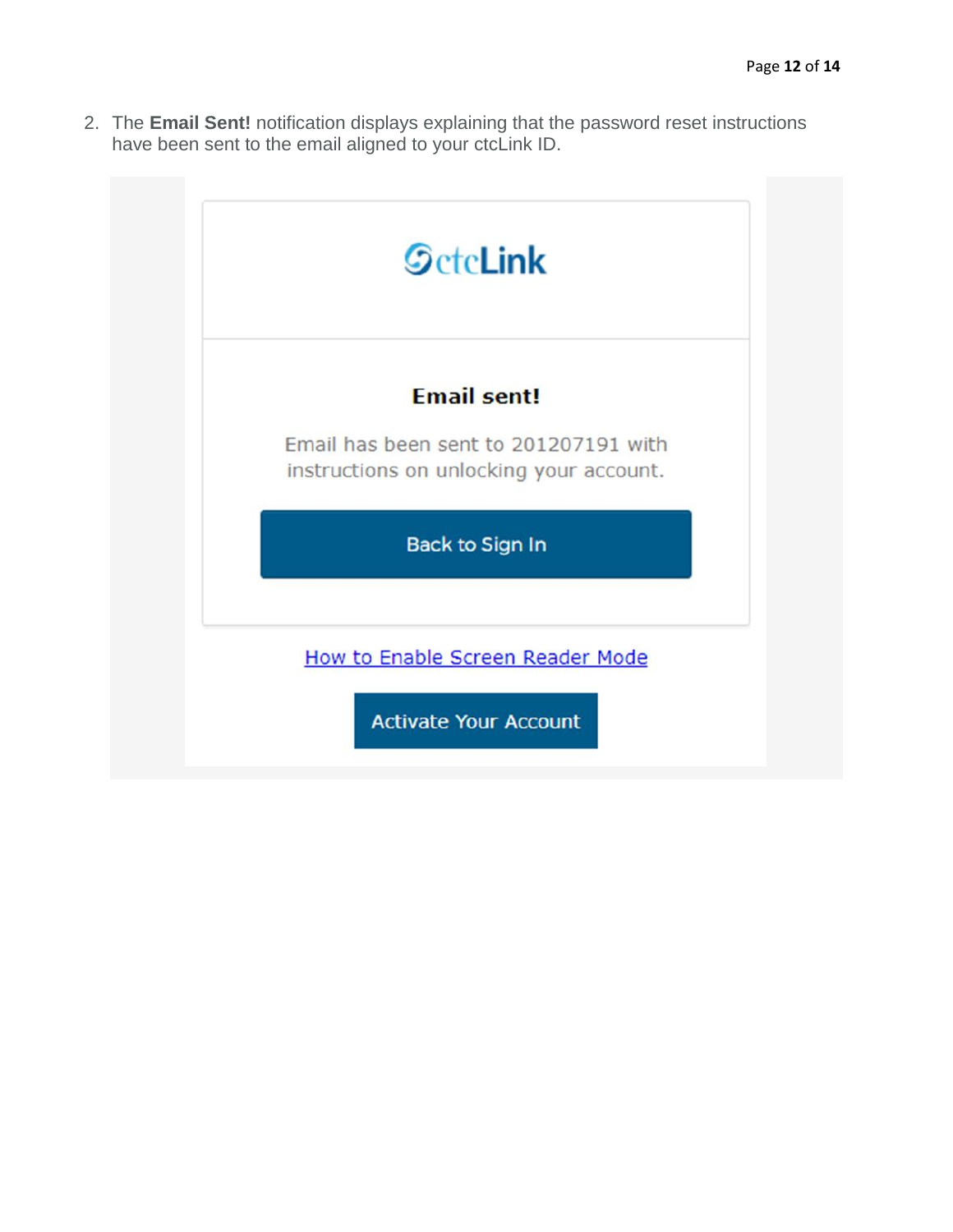3. An email with "Unlock Account" in the subject line will notify you about the account unlock request within the email message.



4. Close the browser tab(s).

PLEASE NOTE: When prompted to close your browser(s), make sure to close ALL browsers completely for update to take place.